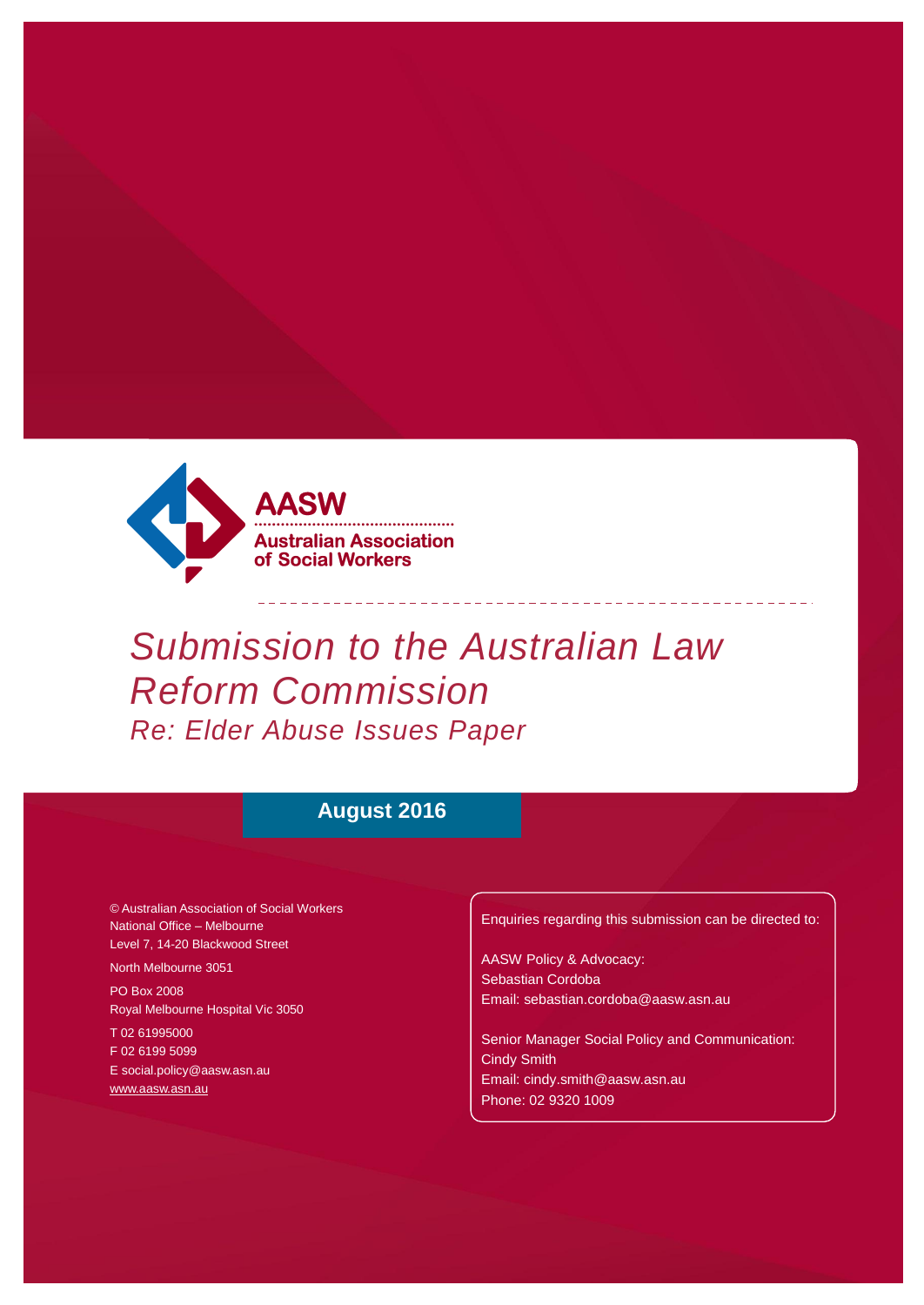# **Introduction**

#### **Who we are**

**The Australian Association of Social Workers (AASW) is the professional body representing more than 10,000 social workers throughout Australia.** 

**We set the benchmark for professional education and practice in social work and have a strong voice on matters of social inclusion, social justice, human rights and issues that impact upon the quality of life of all Australians.**

### **The social work profession**

Social work is a tertiary-qualified profession recognised nationally and internationally. The social work profession is committed to the pursuit of social justice, the enhancement of the quality of life, and the development of the full potential of each individual, group and community in society. Principles of social justice, human rights, collective responsibility and respect for diversity are central to the profession and are underpinned by theories of social work, social sciences, humanities and Indigenous knowledge. Social workers work with individuals, families and groups in numerous fields, including aged care. Social workers consider the relationship between biological, psychological, social, cultural and spiritual factors and how they impact on a person's health, wellbeing and development. Accordingly, social workers maintain a dual focus in both assisting with and improving human wellbeing and identifying and addressing any external issues (known as systemic or structural issues) that may be having a negative impact, such as inequality, injustice and discrimination.

Social workers have a long and proud tradition of working together with older Australians towards active ageing. This includes a strong commitment to self-determination, dignity and respect. Social workers are involved in the delivery of aged care and carer support services in a range of fields of practice including direct service delivery, service planning, service management, research and policy. Using effective interpersonal skills and maintaining a person-centred approach they provide a range of services such as: complex psychosocial assessments, advocacy, mediation or negotiation, counselling, referrals, liaison and education. They support older Australians in many areas including health, housing, income support, Indigenous services, disability, workforce participation and community development. Social workers work collaboratively with older people to identify goals and work towards positive outcomes. Furthermore, they are committed to recognising strengths in order to build capacity, create opportunities and take action. Therefore, social workers are uniquely placed to hold both a broad and an in-depth view of the multiple issues facing older Australians within a rights-based context and with a focus on wellness and social connectedness.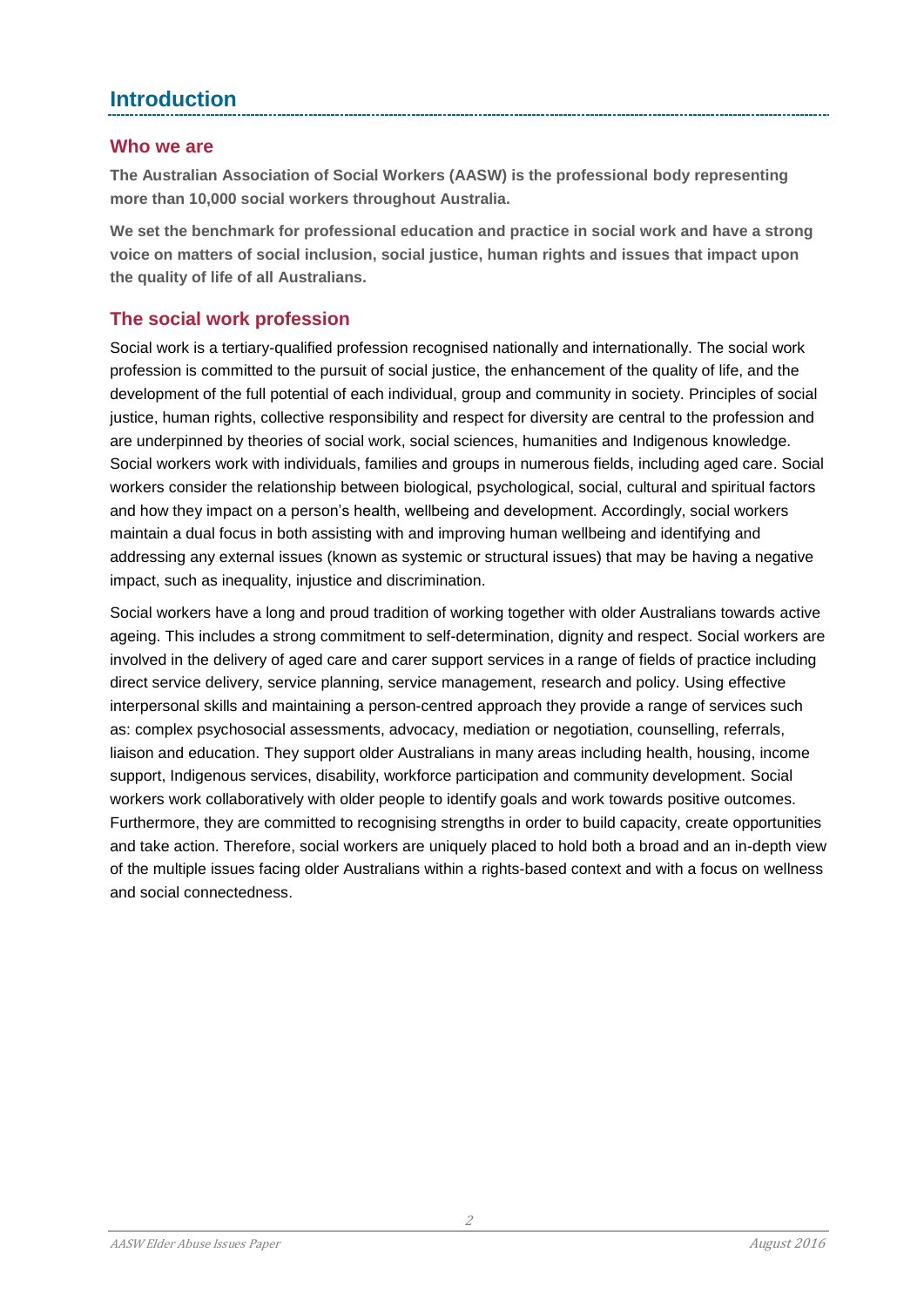#### **Our submission**

Elder abuse, as defined by the World Health Organisation is

A single, or repeated act, or lack of appropriate action, occurring within any relationship where there is an expectation of trust which causes harm or distress to an older person. Elder abuse can take various forms such as physical, psychological or emotional, sexual and financial abuse. It can also be the result of intentional or unintentional neglect.<sup>1</sup>

The AASW believes that it is a human rights issue that requires a comprehensive set of strategies, and the cooperation of multiple individuals and groups. Preventative strategies informed by human rights principles need to be the foundation of the response to elder abuse in the private and the public lives of older people, whether it be in the spheres health, finance, education, care and support services, or recreation. Social workers are integral to services that cater for the health and wellbeing of older Australians in all settings across the aged care continuum. Therefore, AASW welcomes the opportunity to contribute to this inquiry into elder abuse.

This submission was developed in consultation and collaboration with our members. It draws from their significant knowledge and experience. We acknowledge their significant contribution to the development of this submission.

Some of the content that members provided to our submission may also be found in other submissions to this inquiry.

l

<sup>1</sup> World Health Organization, 'Elder abuse', Ageing and life course, WHO, 2012, retrieved 22 August 2016, <http://www.who.int/ageing/projects/elder\_abuse>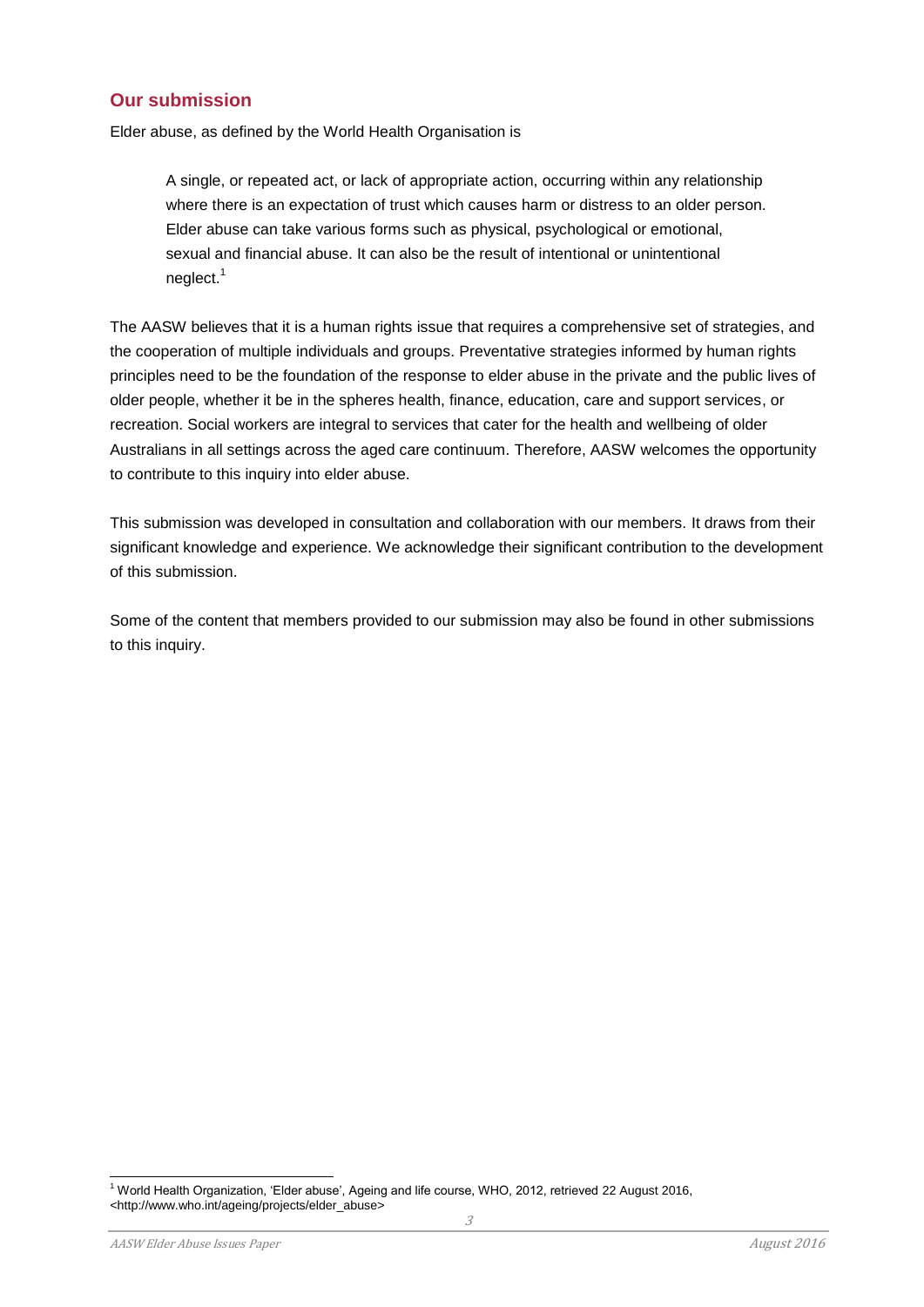# **What is elder abuse?**

#### **1. To what extent should the following elements, or any others, be taken into account in describing or defining elder abuse: harm or distress; intention; payment for services?**

- 1.1. Definitions of elder abuse need to appreciate the complex dynamics and circumstances that contribute to its existence. As with child abuse and family violence, elder abuse is primarily about power and control, and this needs to be a central focus in its definition.
- 1.2. When defining elder abuse, it needs to be acknowledged that it can be perpetrated within quite different types of 'relationships of trust' including family members or friends, paid service providers/care workers or by strangers who ingratiate themselves with an older person for opportunistic abuse. Furthermore, elder abuse is not just about an individual's actions but also includes institutional abuse and societal discrimination.
- 1.3. People over 65 years old are the most rapidly growing age group in Australia and the wealthiest cohort, increasing their risk of being targeted for abuse. Financial abuse is one of the more common forms of elder abuse, perpetrated predominantly by the older person's adult children and grandchildren. This manifestation of elder abuse can sometimes be the hardest for services to determine and therefore must be a core element when defining it.

#### **2. What are the key elements of best practice legal responses to elder abuse?**

- 2.1. A rights-based collaborative national strategy for preventing and responding to elder abuse is required, with respective state- and territory-based legislation allowing for the development of adult protection agencies.  $^{2}$  Such agencies will be able to develop coordinated and legally valid response systems to: address abuse and harm to vulnerable older people; investigate and respond to allegations of abuse; and also to respond to people at risk of self-neglect.
- 2.2. Self-neglect can result in harmful outcomes for some people, e.g. people with impaired decision-making ability living in challenging domestic environments (squalor, hoarding, neglected living conditions) where their safety and health is put at risk. Legislation enabling the development of adult protection agencies could enable mandated responses to assess and investigate these situations.
- 2.3. The question of what constitutes vulnerability requires careful consideration as does the need to ensure that an older person's vulnerability is not further exploited by the intervention responses. It is important to address abusive/harmful behaviours in ways that help the victim but do not cause further harm or distress. Identifying and naming the abusive and/or criminal acts and encouraging charges to be laid is important wherever possible as it puts the focus on the offence or the abuse. However, some interventions may result in undesired outcomes for the victim, for example moving into an aged care facility as a safe outcome contrary to the wishes of the older person, or removing the person's decision making ability through guardianship or administration procedures.
- 2.4. It is important to embed supported decision-making models  $^{3}$  4 into any legal response to ensure people who have cognitive impairment affecting their decision making, are wherever possible able to make their own decisions, and are provided with support if needed.

l <sup>2</sup> Phelan, A. (2013). *International perspectives on elder abuse*. Routledge, UK

<sup>&</sup>lt;sup>3</sup> [http://www.opa.sa.gov.au/resources/supported\\_decision\\_making](http://www.opa.sa.gov.au/resources/supported_decision_making)

<sup>&</sup>lt;sup>4</sup> <https://www.alrc.gov.au/publications/towards-supported-decision-making-australia>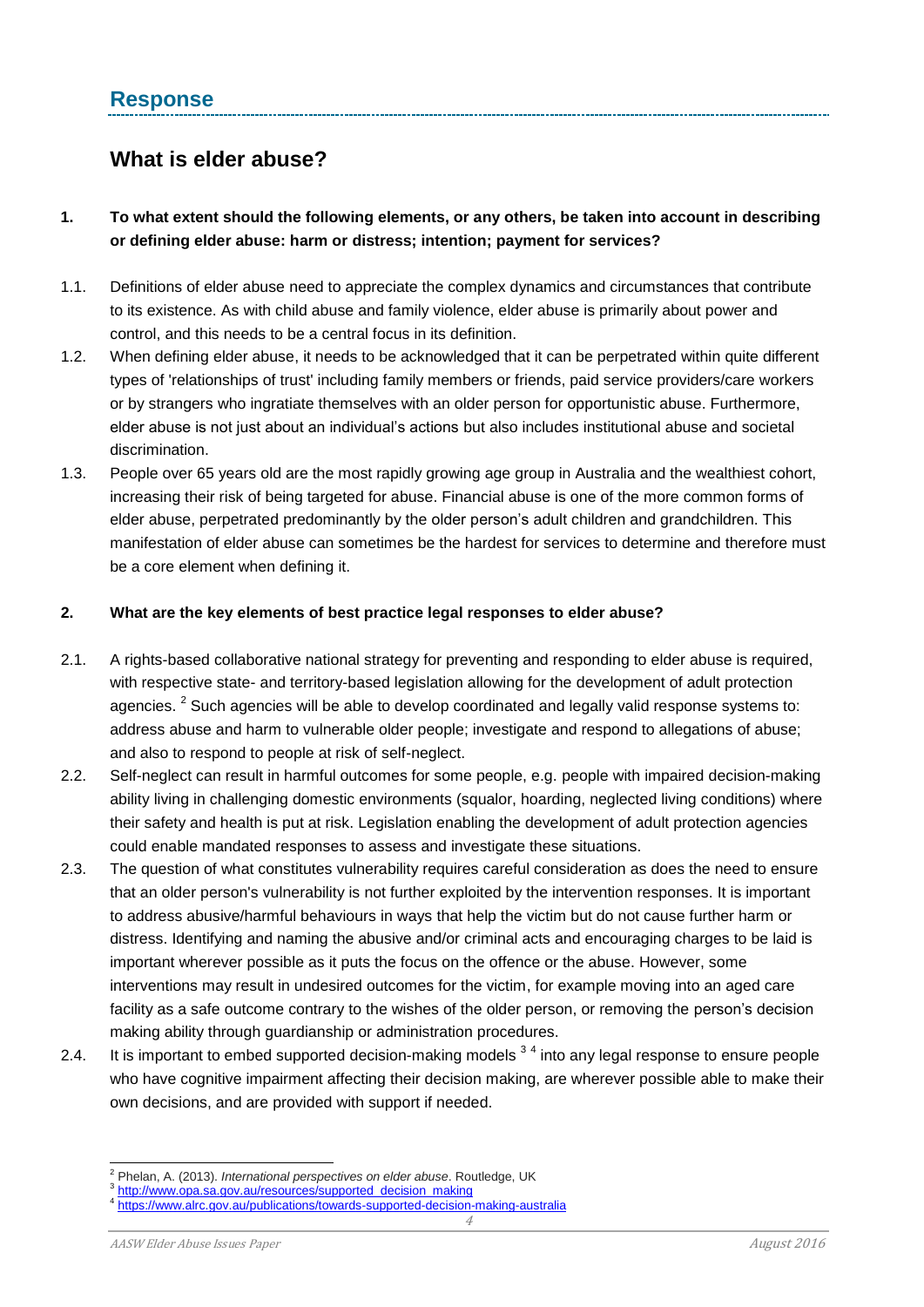- 2.5. Legal responses should address the three distinctly different types of perpetrators including: family and those in personal relationships; employed care workers and other service providers; and opportunistic criminals.
- 2.6. The powers of the police to respond to issues of financial abuse are minimal. These are often referred to as civil matters. It is unreasonable to expect a vulnerable older person who is often reliant on the perpetrator to meet their daily living needs to want to pursue civil action against them. There should be stronger legislation and improved training of police to protect older people from financial abuse.
- 2.7. Greater screening and background checks for the aged care workforce, including volunteers, is required.
- **3. The ALRC is interested in hearing examples of elder abuse to provide illustrative case studies (Not real names)**



3.3. Further case examples, can be provided upon request.

#### **4. The ALRC is interested in identifying evidence about elder abuse in Australia. What further research is needed and where are the gaps in the evidence?**

- 4.1. It is well established that there is a lack of research on the prevalence of elder abuse in Australia.<sup>5</sup> Besides two key studies, the majority of the research tends to come from North America or the United Kingdom. There needs to be greater investment into local research to better understand its prevalence.
- 4.2. There are longstanding and well-known problems relating to the sourcing of evidence regarding elder abuse. Data regarding the prevalence is limited and compromised by lack of agreement on data terminology and definitions. Our members have reported that when investigating and delivering direct responses to alleged abuse, workers and victims are often reluctant to name 'abuse' in any formal data collection, unless there is undeniable proof. This reluctance to tick a box on a client record identifying the type of abuse or relationship to the abuser inevitably leads to under-reporting, especially for the more subtle forms of abuse.

s<br><sup>5</sup><https://aifs.gov.au/publications/elder-abuse/3-what-known-about-prevalence-and-dynamics-elder-abuse>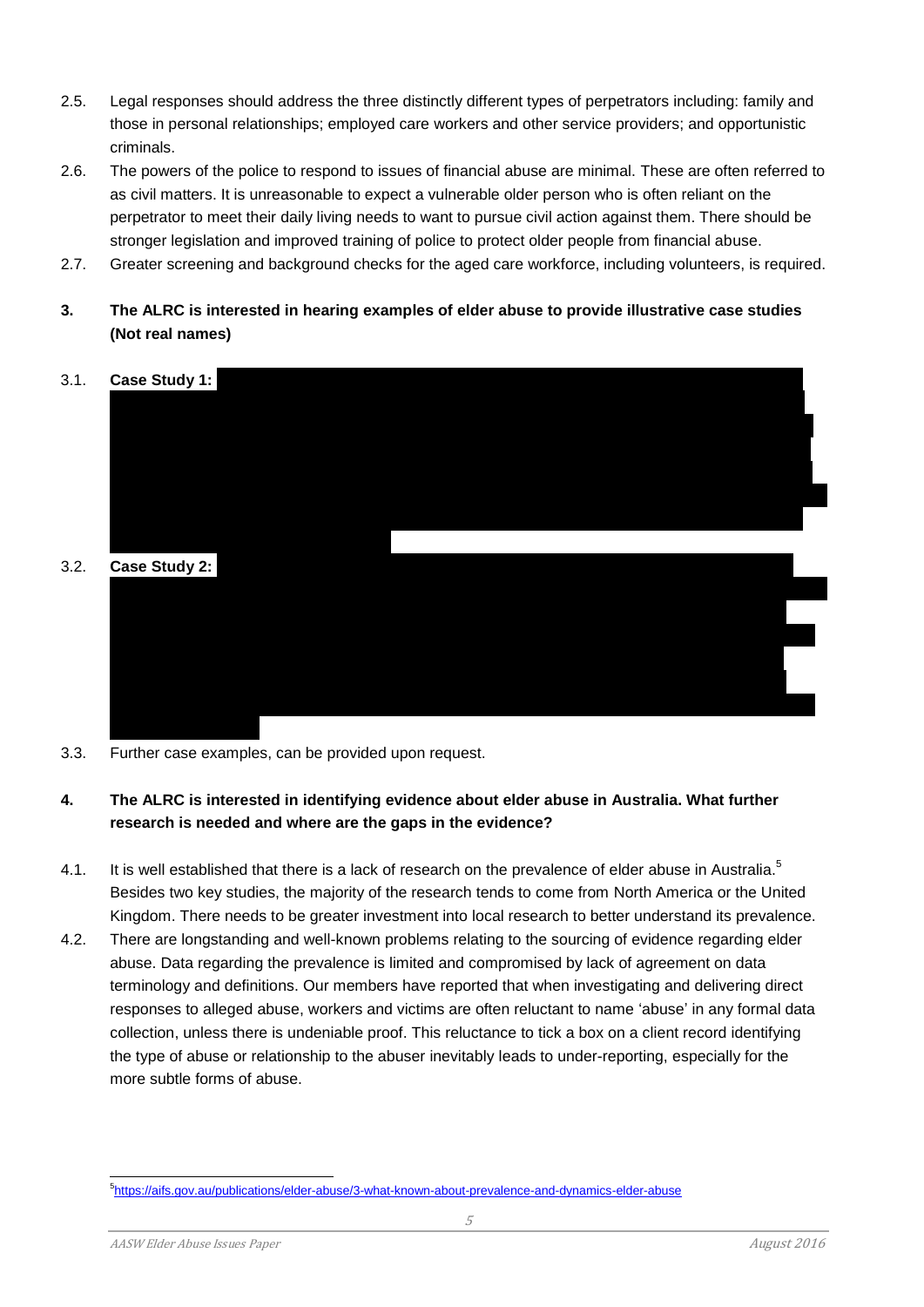4.3. Using a term like 'suspected' or 'alleged' abuse weakens the data. Mandatory reporting of certain assaults in aged care facilities has generated data on worker mistreatment, and does not identify, and therefore not generate, data on other forms of abuse. State helplines tend to get enquiries from family and significant others that generates another form of data.

# **Social security**

- **5. How does Centrelink identify and respond to people experiencing or at risk of experiencing elder abuse? What changes should be made to improve processes for identifying and responding to elder abuse?**
- 5.1. Centrelink is in the process of making welfare recipients create online accounts; this increases the risk of perpetrators taking advantage of this anonymous form of accessing payments and services. Better supporting access to in-person appointments could address some of the concerns, paralleled by improved training of Centrelink staff in order to identify issues of elder abuse.
- **6. What changes should be made to laws and legal frameworks relating to social security correspondence or payment nominees to improve safeguards against elder abuse?**
- 6.1. Safeguards should be introduced to ensure there are sufficient checks and balances surrounding payment nominees, especially at the time of setting up the arrangement and then at subsequent review times.

#### **7. What changes should be made to the laws and legal frameworks relating to social security payments for carers to improve safeguards against elder abuse?**

- 7.1. For some people the Carer Payment is a more generous and less onerous form of income support than the Newstart Allowance. Application to receive this payment may not reflect a person's intent to provide care.
- 7.2. The person receiving the care should be, wherever possible, consulted and/or included in the carer application process. This has to include being asked if they are seeking this arrangement to be put in place. They should be able to do so privately, away from the person applying to be carer.
- 7.3. If carers become financially dependent on this payment it can impact on objective decision making regarding the need for the older person to move to an Aged Care Facility, due to the impact on the carer regarding their income and often housing.
- 7.4. We recommend social security legislation be amended to address this issue to ensure the arrangements are bona fide and not facilitating abuse by default.
- 7.5. We have for a number of years advocated for an increase in the Newstart Allowance, which in this case would remove an incentive for persons with no interest in delivering care applying for the carer's allowance.

#### **8. What role is there for income management in providing protections or safeguards against elder abuse?**

8.1. We are not in favour of compulsory income management especially where people have decision-making capacity. If people do not have decision-making capacity there are existing legal options in place such as the various state administration orders. We would support the possibility of income management as a voluntary option for people with decision-making capacity, but this would need significant safeguards.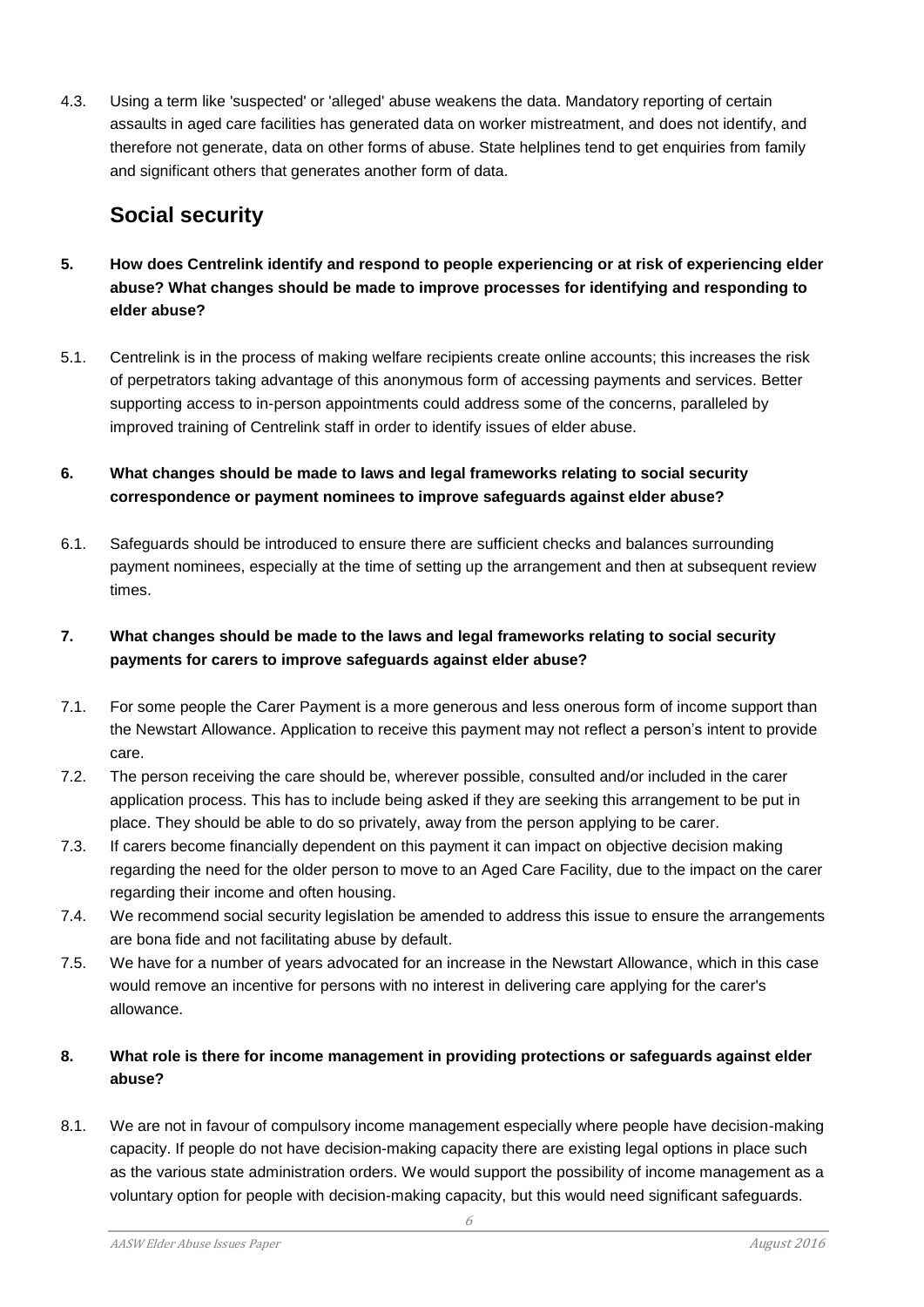- **9. What changes should be made to residence requirements or waiting periods for qualification for social security payments, or the assurance of support scheme, for people experiencing elder abuse?**
- 9.1. There needs to be more ready access to a special benefit payment, supported by an investigative body.

#### **10. What other risks arise in social security laws and legal frameworks with regard to elder abuse? What other opportunities exist for providing protections and safeguards against abuse?**

10.1. Ensuring social security laws and processes safeguard the rights of older people and not increase the risk of the older person losing autonomy must become a priority. Any legislative change should support independent decision-making potential and not erode individual rights.

# **Aged care**

- **11. What evidence exists of elder abuse committed in aged care, including in residential, home and flexible care settings?**
- 11.1. As identified previously, there are longstanding and well-known problems relating to the collection of evidence regarding elder abuse. Improved research in this area is greatly needed.
- 11.2. Furthermore, there is a distinct lack of protocol for identifying and responding to elder abuse particularly in regard to the paid sector. While the mandatory reporting requirements for Commonwealth funded aged care services have their benefits, this only addresses allegations of serious physical or sexual assault. There are no mandatory requirements regarding allegations of neglect, institutional abuse, or psychological abuse. The Commonwealth will investigate if a facility has breached its responsibilities under the Aged Care Act; however there is often an insufficient response to provide immediate protection for the alleged victim.

#### **12. What further role should aged care assessment programs play in identifying and responding to people at risk of elder abuse?**

- 12.1. Aged care assessment programs play a vital role in identifying elder abuse, however they do not have the capacity to manage/investigate abuse. Across the aged care system, the most formal safeguarding strategy for older people has been focused in residential care settings with the introduction of mandatory reporting of assault of a resident. Outcomes of the implementation of this policy have not been evaluated adequately as to whether it is actually achieving effective protection and/or redress for victims.
- 12.2. Risks and opportunity for elder abuse to occur may actually be higher for an older person living in the community, especially if they are physically or culturally isolated and/or dependent on another person. Referral of an isolated older person into the community aged care system may offer an initial interface where it is possible to identify and respond to abuse as part of assessment and provision of health and other home support services. In the context of a person's private home and family, abuse investigation is sensitive and frequently needs to be undertaken slowly as a trusting relationship is developed.
- 12.3. The Aged Care Assessment Team assessment processes provide an opportunity to identify abuse and in some cases further investigation and intervention. However, the capacity to respond and the range of responses undertaken if abuse is suspected varies across ACAT providers nationally.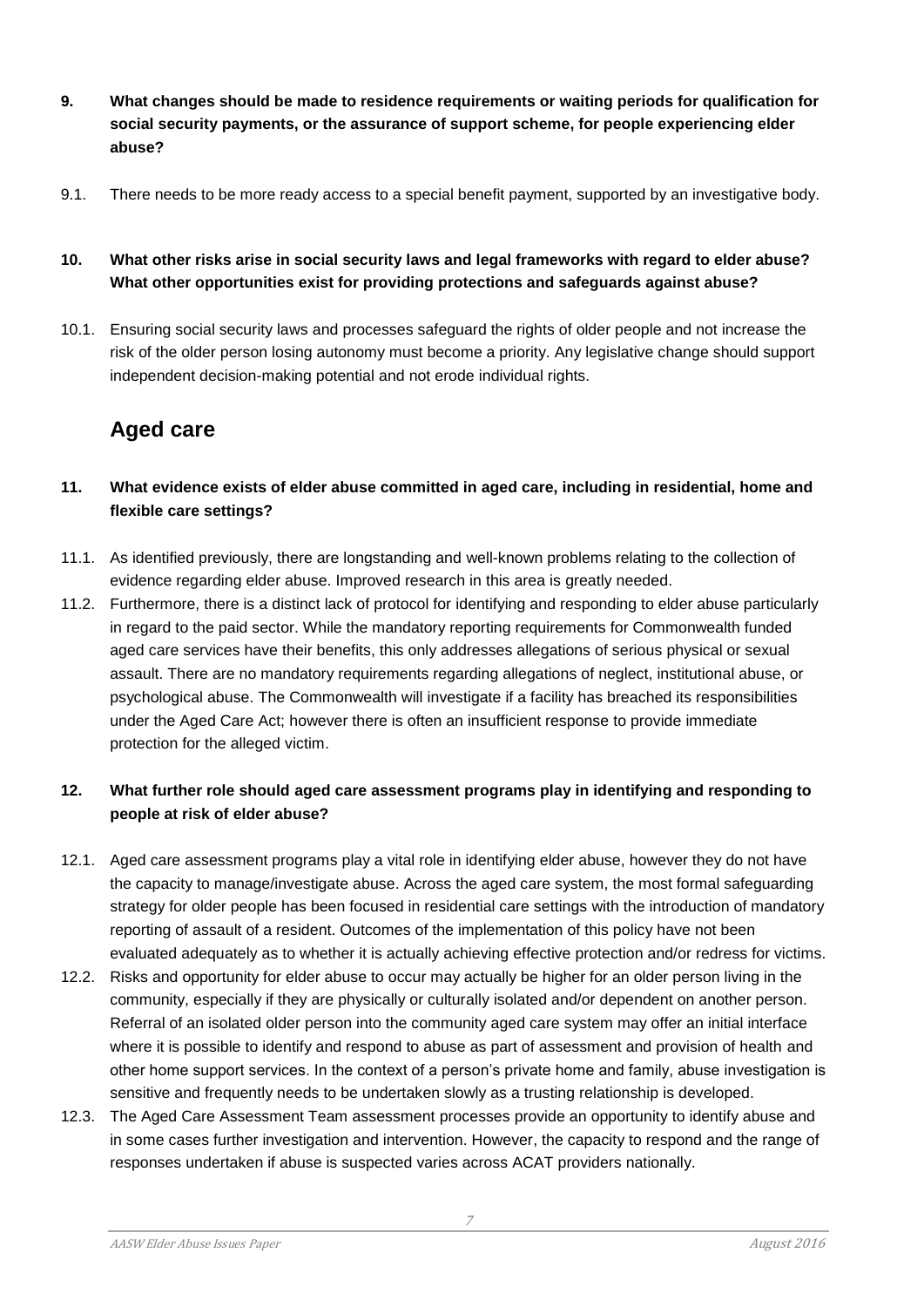- 12.4. With the Regional Assessment Service, identification of abuse is limited by the assessment skill and experience of the assessors, and the short time frame and low cost payment framework for completion of an assessment. If abuse is not identified at the entry assessment, no referral for appropriate support can be initiated.
- 12.5. There needs to be standardised training for assessors, for example the Common Risk Assessment Framework (CRAF)
- 12.6. The implementation of Health Care Homes starting 1<sup>st</sup> July 2017 has significant potential for improving the assessment, and intervention, of elder abuse. There needs to be a review of this policy to make sure that staff are properly trained and procedures are in place.
- 12.7. When assessing/investigating abuse allegations, if the older person's consent to investigate abuse allegations cannot be obtained, no appropriate legal authority exists to gain access to the older person, to explore issues of mental capacity and risk or to undertake any other relevant investigation.
- 12.8. If a client seeks or agrees to disclose and explore issues of abuse, effective intervention frequently requires specialist expertise and strong working relationships between relevant agencies. Recent Aged Care reforms driven by a competitive funding model have diminished the already limited capacity in the aged care system to identify elder abuse and access to appropriate expertise to respond.
- 12.9. If not detected at assessment, awareness of elder abuse may arise during ongoing service provision through Commonwealth Home Care Packages (HCP) or Commonwealth Home Support Program (CHSP). The development of trusting relationships between care workers and their clients and families may result in disclosure or identification of abuse. In these circumstances the care worker has a clear obligation to report to the service provider (employer), who must respond appropriately, but capacity to provide a comprehensive response may be limited by skill, experience and the recognised time required to address complex situations.
- 12.10. HCP offer four levels of government subsidised support to eligible older people in the community. Services may include ongoing case management to oversee the program outcomes for the client, which includes responding to identified risks to client safety and welfare. However, HCP providers are unlikely to have the specific expertise required to investigate and respond to serious alleged or suspected abuse. HCP is not intended to provide long-term case management or intensive clinical intervention.
- 12.11. Advice lines and hotlines provide information and some referral support, but rarely any active intervention. Advocacy services also provide information and some referral support but are limited by the constraint of acting only under client consent. The CHSP includes Specialised Support Services for specific conditions such as dementia, continence, vision and hearing support, and it is proposed that this service stream should also include funding for expert support teams for high risk victims of suspected or known abuse.
- 12.12. It is strongly recommended that a clear and accessible pathway to timely expert assessment and response should be established within the Commonwealth Aged Care system.

#### **13. What changes should be made to aged care laws and legal frameworks to improve safeguards against elder abuse arising from decisions made on behalf of a care recipient?**

- 13.1. There needs to be an incorporation of supported decision-making principles and models, which reduce focus on the vulnerability of the victim. Furthermore there needs to be greater clarity regarding the roles and responsibilities of substitute decision makers and informal arrangements. This includes maintain the principles of "assumed capacity", so any guidelines need to link with the principle that people have assumed capacity to make decisions therefore every effort needs to be taken to ensure the individuals wishes and input.
- 13.2. Establish the ability to investigate instances where decisions are made by others to prevent services from being delivered.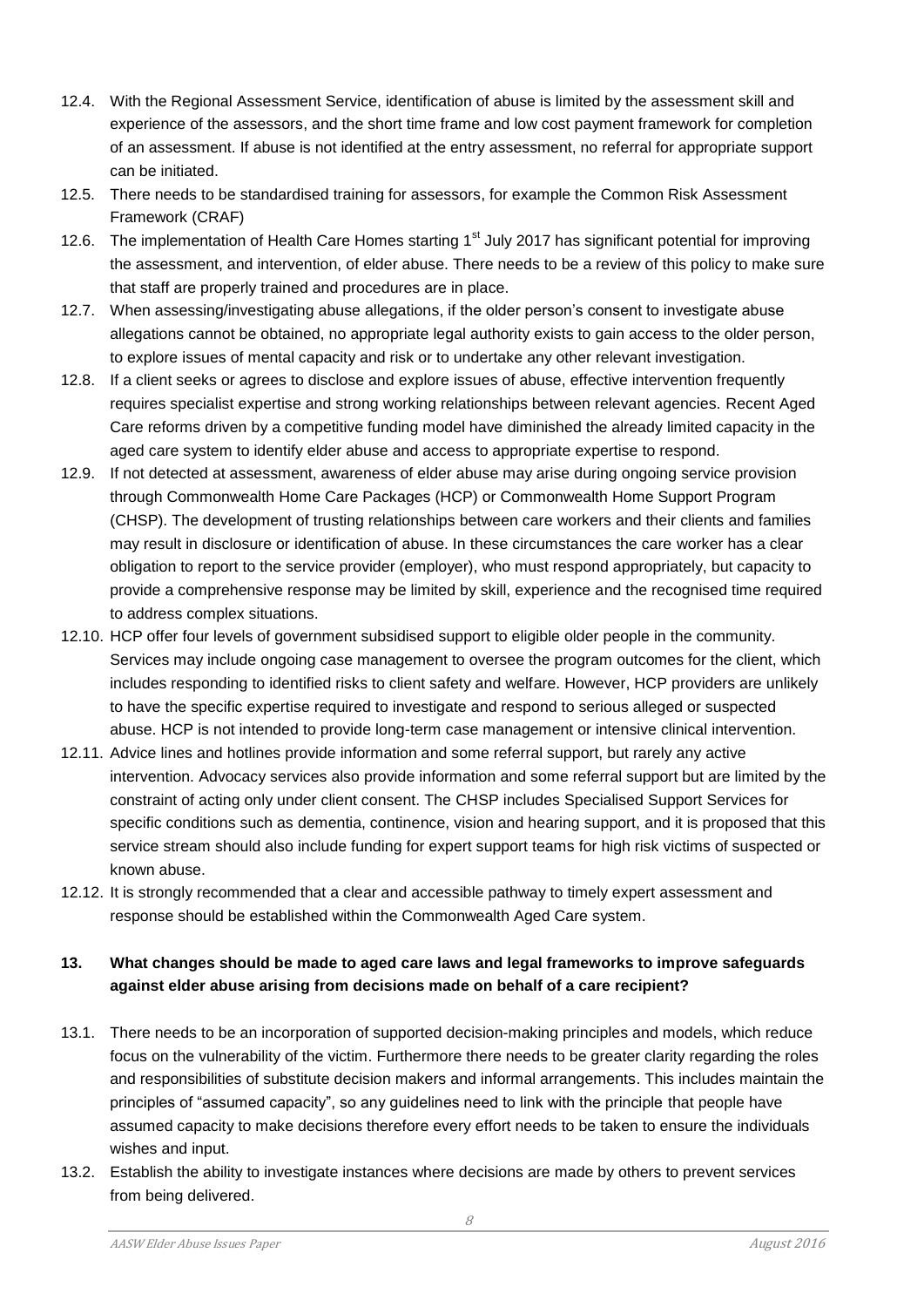#### **14. What concerns arise in relation to the risk of elder abuse with consumer directed aged care models? How should safeguards against elder abuse be improved?**

- 14.1. Consumer Directed Care (CDC) leaves vulnerable adults particularly with cognitive impairment at great risk of abuse and neglect. This can include:
	- Financial exploitation overcharging or using large portions of the individual budget for administrative fees.
	- Neglect. Carers not being effectively regulated or trained to provide the necessary care.
	- People who may be experiencing or be at risk of experiencing abuse are frequently unable to even seek or initiate assistance, or to exercise the choice and control that is central to CDC models
- 14.2. CDC models frequently disadvantage vulnerable people with complex needs who are not able to successfully act as a 'consumer' in their own interests. Needs for assistance may not be related solely to the provision of services but more linked to case management. Complex and expert case management may be beyond the scope of service coordination available from the Commonwealth Home Care Package provider.
- 14.3. Adult protective legislation would enable an independent agency to assess, investigate and respond if concerns were raised by the person, paid staff or others.
- 14.4. A block funded specialised support service could provide expert support teams to respond at both Commonwealth Home Support Programme and Commonwealth Home Care Package levels.
- 14.5. A person can also be vulnerable to abuse when substitute decision makers make CDC decisions that override those of the older person or are not in their best interests. Supported decision making models need to be embedded into this system.

#### **15. What changes to the requirements concerning quality of care in aged care should be made to improve safeguards against elder abuse?**

- 15.1. In relation to the recent elder abuse reported in a South Australian Aged Care Facility perpetrated by a staff member, we support the following recommendations prepared by Aged Rights Advocacy Service in  $\mathsf{SA}^6,$ which highlighted the following:
	- The right to choose to have a safety camera in place. This should always be with the consent of the older person or their representative.
	- The need for mandatory elder abuse recognition training for all staff in residential aged care facilities.
	- Education of residential aged care facilities managers on how to respond to complaints or concerns raised by staff.
- 15.2. We also strongly support training of all staff to ensure caring and respectful treatment of older people in ACFs, as well as about elder abuse. Procedures should support reporting of all forms of elder abuse from anyone having contact with the older person, effective response strategies including unannounced external visits and staff support and performance measures.

#### **16. In what ways should the use of restrictive practices in aged care be regulated to improve safeguards against elder abuse?**

16.1. The community, health professional, facility staff, patients and families need greater education on what are acceptable restrictive practices and how to report concerns.

e<br><sup>6</sup> [http://www.sa.agedrights.asn.au/files/488\\_aras\\_media\\_release\\_26\\_july\\_2016.pdf](http://www.sa.agedrights.asn.au/files/488_aras_media_release_26_july_2016.pdf)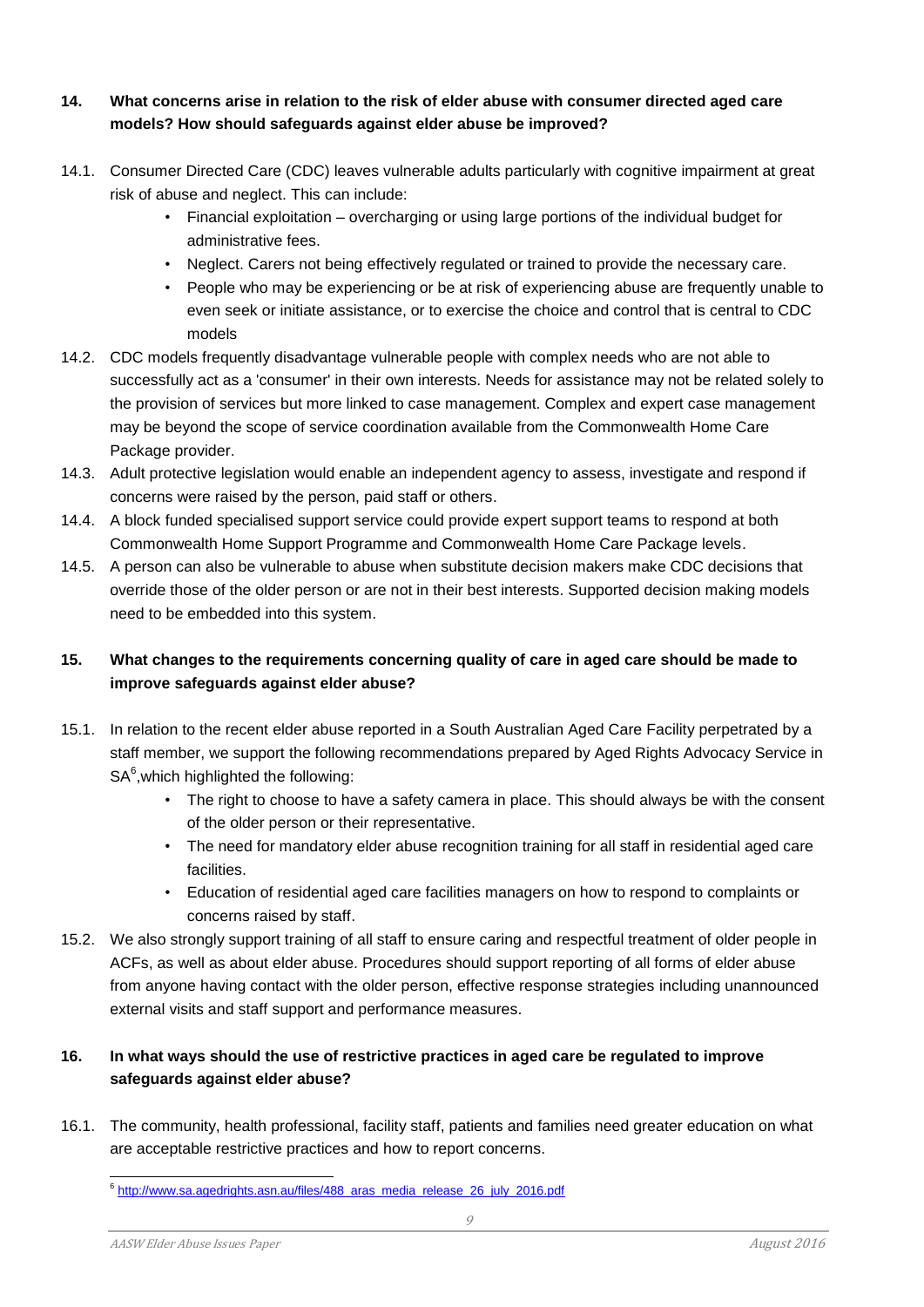- **17. What changes to the requirements for reporting assaults in aged care settings should be made to improve responses to elder abuse?**
- 17.1. No comment
- **18. What changes to aged care complaints mechanisms should be made to improve responses to elder abuse?**
- 18.1. Aged Care Complaints mechanisms should focus more on the patient and the concerns for their wellbeing, and less on the facility as a whole and whether they have breached their provider responsibilities under the Aged Care Act. This needs to include unannounced external visits talking to individual residents and family as nominated by the auditors.
- 18.2. The complaints system is onerous and can be very challenging for an older person to initiate and maintain a complaint against a provider in whose residential care they are living. An aged care facility is an elderly person's home, where they have established friendships and senses of security that contribute to their sense of self, the protection of that person's residency, as a priority, must be reinforced while a complaint is processed.
- **19. What changes to the aged care sanctions regime should be made to improve responses to elder abuse?**
- 19.1. No comment
- **20. What changes to the role of aged care advocacy services and the community visitors scheme should be made to improve the identification of and responses to elder abuse?**
- 20.1. The ability of advocacy services to be responsive is limited by the principles of the advocacy model that generally precludes direct intervention: in situations where mental incapacity is an issue; where the person refuses or cannot give consent; with perpetrators of abuse. This limitation leaves a significant response gap when considering a comprehensive national strategy.
- **21. What other changes should be made to aged care laws and legal frameworks to identify, provide safeguards against and respond to elder abuse?**
- 21.1 No comment

# **The National Disability Insurance Scheme**

- **22. What evidence exists of elder abuse being experienced by participants in the National Disability Insurance Scheme?**
- 22.1. No comment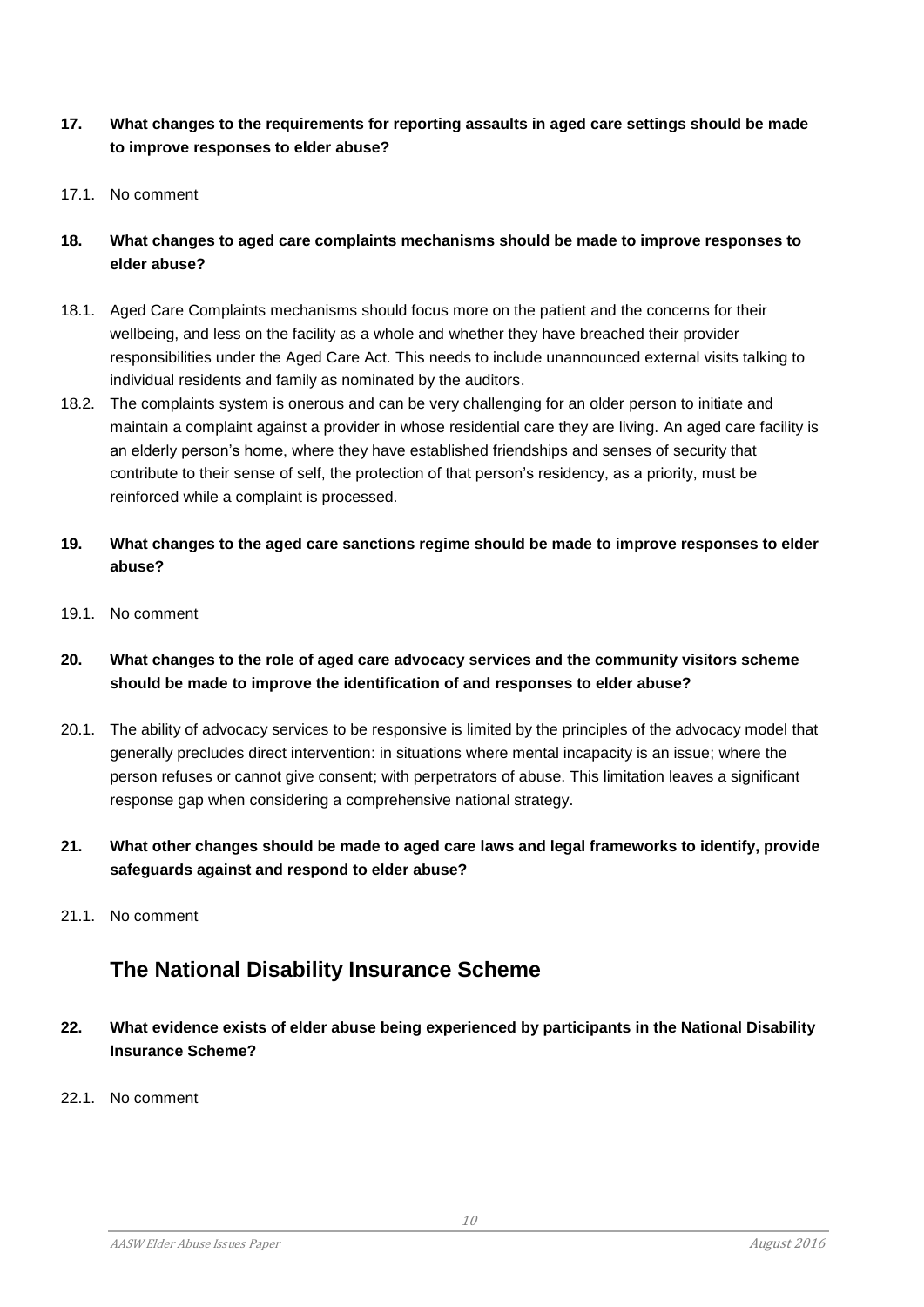- **23. Are the safeguards and protections provided under the National Disability Insurance Scheme a useful model to protect against elder abuse?**
- 23.1. No comment

# **Superannuation**

- **24. What evidence is there of older people being coerced, defrauded, or abused in relation to their superannuation funds, including their self-managed superannuation funds? How might this type of abuse be prevented and redressed?**
- 24.1. No comment

# **Financial institutions**

#### **25. What evidence is there of elder abuse in banking or financial systems?**

- 25.1. As exemplified in the case study below, our members have reported numerous instances where banking and financial system did not provide an adequate response to elder financial abuse.
- 25.2. **Case study 3:**
- 25.3. Further case examples, can be provided upon request.
- **26. What changes should be made to the laws and legal frameworks relating to financial institutions to identify, improve safeguards against and respond to elder abuse? For example, should reporting requirements be imposed?**
- 26.1. There is scope for financial institutions to develop age-friendly products and to generally promote and advocate for the rights of older people in their financial transactions. Bank tellers need to be educated and have clear procedures in place for when they have concerns about inappropriate requests or withdrawals or unusual activities/behaviours.
- 26.2. Tighter legal controls and accountability should be established for financial advisors generally, including those operating in the area of retirement and post-retirement financial services.
- 26.3. Charges should be laid by banks when individuals have fraudulently misappropriated funds. Should be taken out of the hands of the family member to make a complaint. With the above example it should not have been left to the father to lay charges. The son had illegally obtained money and had lied to the bank.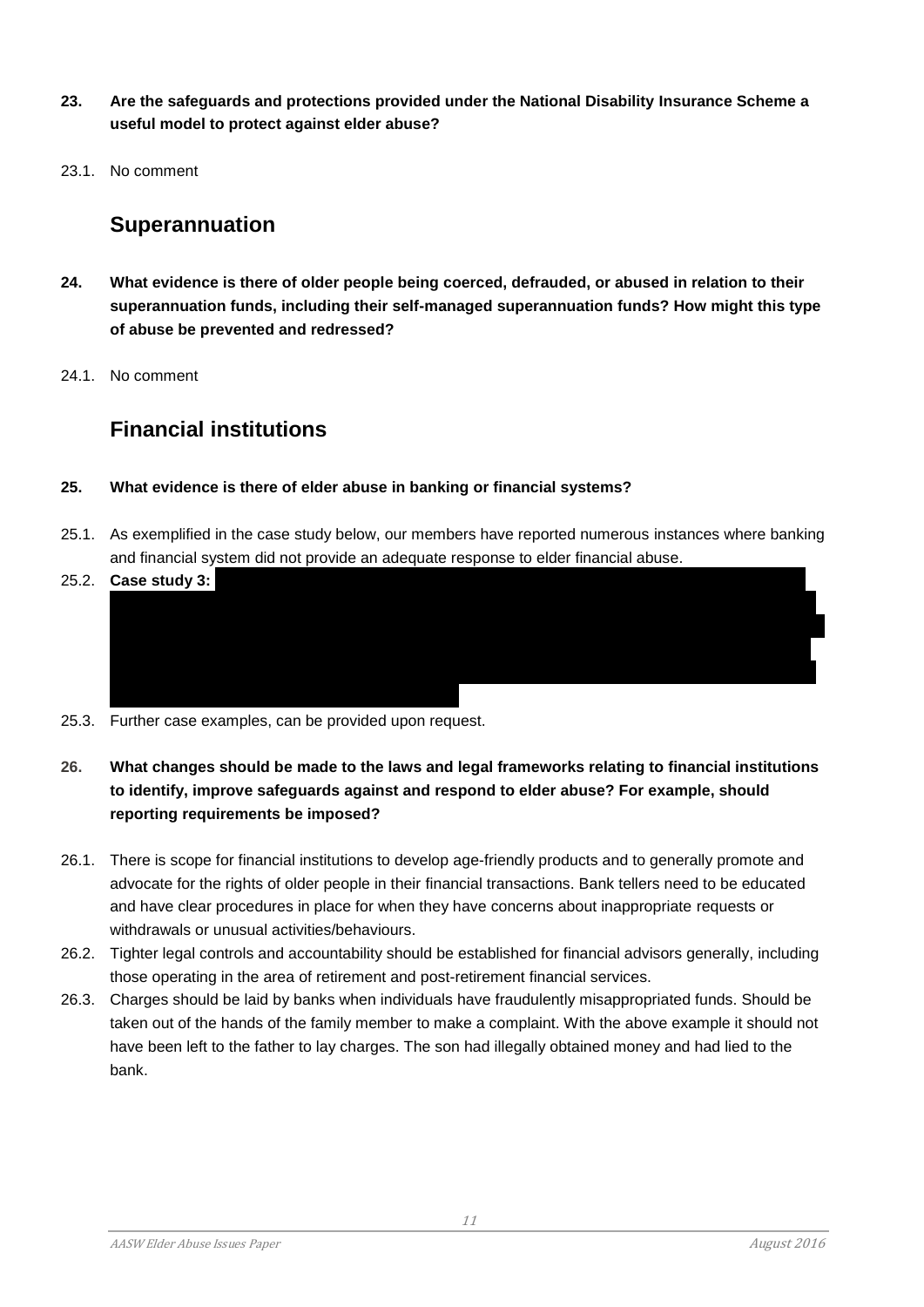# **Family agreements**

#### **27. What evidence is there that older people face difficulty in protecting their interests when family agreements break down?**

- 27.1. The HILDA Survey Report 2016<sup>7</sup> reveals that elderly couples have the highest mean net wealth of all population cohorts in Australia, which is likely to increase the potential for financial abuse if family agreements breakdown. We support the concept of developing greater protections for the parties involved in family agreements, and an associated public awareness campaign which recognises the mutual benefits, but warns of the risks.
- 27.2. We note there are some strong barriers to declaring or registering family agreements especially in the culturally and linguistically diverse (CALD) community where traditional ways of managing wealth and property are often longstanding and there is suspicion of legal or government-led options. This same privacy also increases the risk of something going wrong.

#### **28. What changes should be made to laws or legal frameworks to better safeguard the interests of older people when family agreements break down?**

28.1. We support a broadening of existing state-based tribunals to hear matters related to these issues.

# **Appointed decision-makers**

- **29. What evidence is there of elder abuse committed by people acting as appointed decision-makers under instruments such as powers of attorney? How might this type of abuse be prevented and redressed?**
- 29.1. Ongoing community education about the responsibilities of attorneys is required and should be specified clearly within the power of attorney (POA) documentation, in multiple languages.
- 29.2. Lawyers (and others) assisting with preparation of POA should be more educated and accountable in taking instruction from vulnerable people with uncertain mental capacity, ensuring that the person has adequate understanding of the process and consequences of the appointment of an attorney, and is not under any coercion.
- 29.3. Redress can be costly and time consuming through legal processes. Existing administrative tribunals can hear these matters if the person has a formal or informal advocate prepared to undertake this action. For those who have capacity the legal system should be less dismissive, more encouraging of pursuing legal options and less ageist. It doesn't need to be as onerous as it is.
- 29.4. Within this question it is worth noting that influence and coercion in making or changing wills, or transferring property or assets to another person (without a POA) is a significant form of financial elder abuse, and should also be addressed in the consideration of law reform and the role of lawyers. Freedom of Information applications to this agency frequently seek documentary evidence of a deceased client's mental capacity at a certain point in time because the beneficiary of the estate is alleged to have assisted the client to change their will in their favour when the client no longer had testamentary capacity.

<sup>&</sup>lt;sup>7</sup> <https://www.melbourneinstitute.com/hilda/>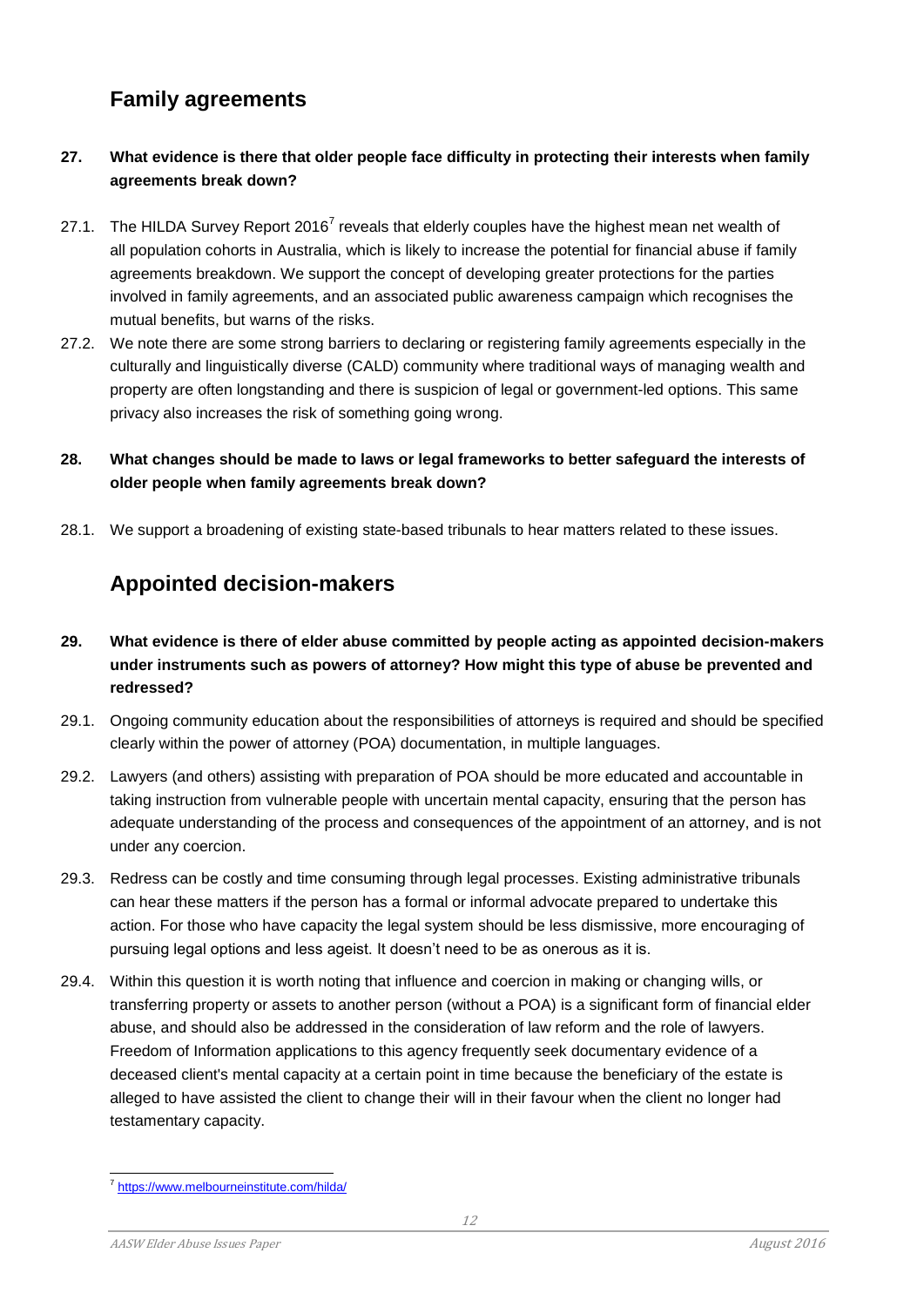29.5. Increased education to solicitors around conducting capacity assessments should be provided to begin with and there should be increased regulation and requirements that need to be met for solicitors to be sure the POA or Enduring Guardianship (EG) is legitimate.

#### **30. Should powers of attorney and other decision-making instruments be required to be registered to improve safeguards against elder abuse? If so, who should host and manage the register?**

- 30.1. We support the idea of a national register. Such a register would require national consistency and transferability, and should include national accessibility.
- 30.2. Determining who should host and manage the register will need greater consultation with key stakeholders.
- **31. Should the statutory duties of attorneys and other appointed decision-makers be expanded to give them a greater role in protecting older people from abuse by others?**
- 31.1. No comment

#### **32. What evidence is there of elder abuse by guardians and administrators? How might this type of abuse be prevented and redressed**?

- 32.1. From the experience of our members most appointed decision-maker arrangements in families work smoothly and to the satisfaction of all concerned. However, it is not uncommon to be aware of appointed decision-makers taking actions that are not in the interests of the older person. State tribunals should be able to respond where such actions are reported, although many inappropriate actions are likely to be undetected because they are low level, or the older person is tolerant or unaware of the actions.
- 32.2. Any additional accountability or compliance measures may deter people from accepting roles as attorneys and guardians for their family members.

# **Public advocates**

#### **33. What role should public advocates play in investigating and responding to elder abuse?**

- 33.1. There needs to be greater consistency regarding the role and capabilities of public advocates across all states and territories.
- 33.2. Public advocates should be given a legal mandate to investigate and respond to elder abuse as they are best placed in the service network. Currently the Public advocate's functions focus on the rights and needs of mentally incapacitated persons. Service eligibility criteria may need to be broadened to include where there is only suspected impaired decision-making ability to enable the Office of the Public Advocate (OPA) to investigate allegations and circumstances, arrange formal assessment of decisionmaking capacity and appointment of a substitute decision-maker where relevant.

#### **34. Should adult protection legislation be introduced to assist in identifying and responding to elder abuse?**

34.1. Yes, this legislation is required to provide mandated ability for an agency to assess, investigate and respond to allegations of elder abuse.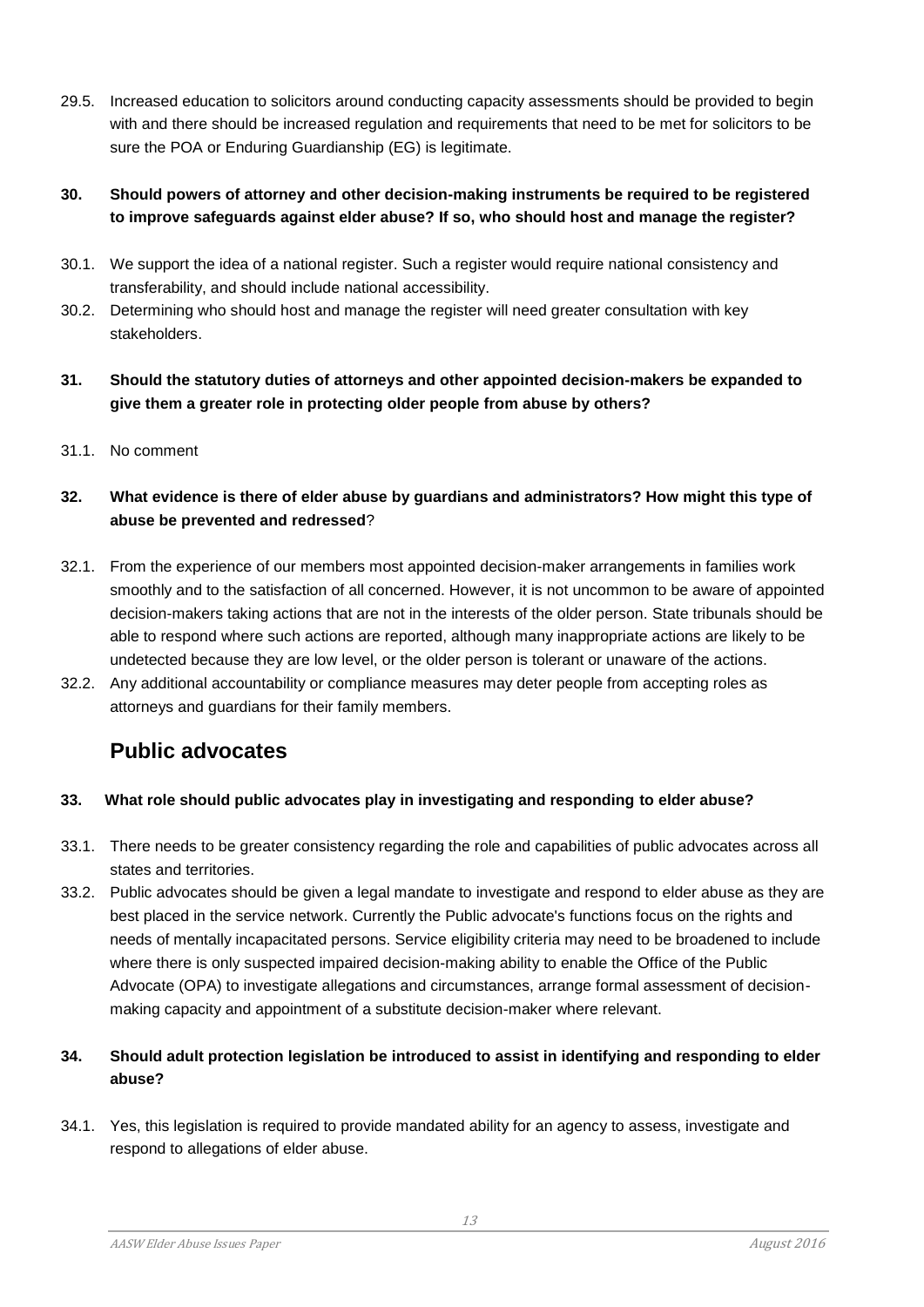### **Health services**

#### **35. How can the role that health professionals play in identifying and responding to elder abuse be improved?**

- 35.1. The current composition of the health workforce does not adequately provide services that consider the full range of psychosocial needs of older Australians.
- 35.2. As part of the healthcare workforce, social workers are able to provide expert support in the area of elder abuse from assessment through to interventions. Developing effective responses to individuals experiencing abuse is difficult given the complex dynamics. The healthcare workforce needs greater involvement of professionals able to intervene in complex situations where abuse is occurring and social workers are best positioned to provide this service.
- 35.3. Publicity, education, and training would improve the role and capacity of health professionals to identify and respond to abuse. Many health professionals would be more confident in initiating a discussion with their client or patient and taking further action to respond if there was a clear pathway for skilled and sensitive investigation of their concerns.
- 35.4. Stronger relationship building is needed between health services, police and local community services. There should be an interagency response with one agency taking the lead to coordinate. All agencies play a part in developing safety plans, investigations, allegations and providing ongoing support.
- 35.5. There should be time lines and strong guidelines for responding which are national or state-wide. These should be mandatory and enforced.

#### **36. How should professional codes be improved to clarify the role of health professionals in identifying and responding to elder abuse?**

36.1. We support the development of multidisciplinary training incorporating health care providers, police and advocates, to be provided at undergraduate and in-service levels. Expertise is needed across the sector in this area.

#### **37. Are health–justice partnerships a useful model for identifying and responding to elder abuse? What other health service models should be developed to identify and respond to elder abuse?**

- 37.1. We support an increased working relationship between police and health around education and responding to elder abuse.
- 37.2. There are several other models that could be applied that we would like to bring to the attention of the commission including: Adult Protective Services models, family violence models, a public health model, victim advocacy model, restorative justice to name a few  $^8$ , greater research is needed to assess their possible applicability.

#### **38. What changes should be made to laws and legal frameworks, such as privacy laws, to enable hospitals to better identify and respond to elder abuse?**

38.1. If there are concerns for a person's safety, including allegations of financial abuse, privacy laws should not apply to certain organisations, such as health and the police. However, this process needs to take into consideration the older person's wishes and self-determination.

l

<sup>&</sup>lt;sup>8</sup> Nerenberg, L. (2007). *Elder abuse prevention: Emerging trends and promising strategies*. Springer Publishing Company. UK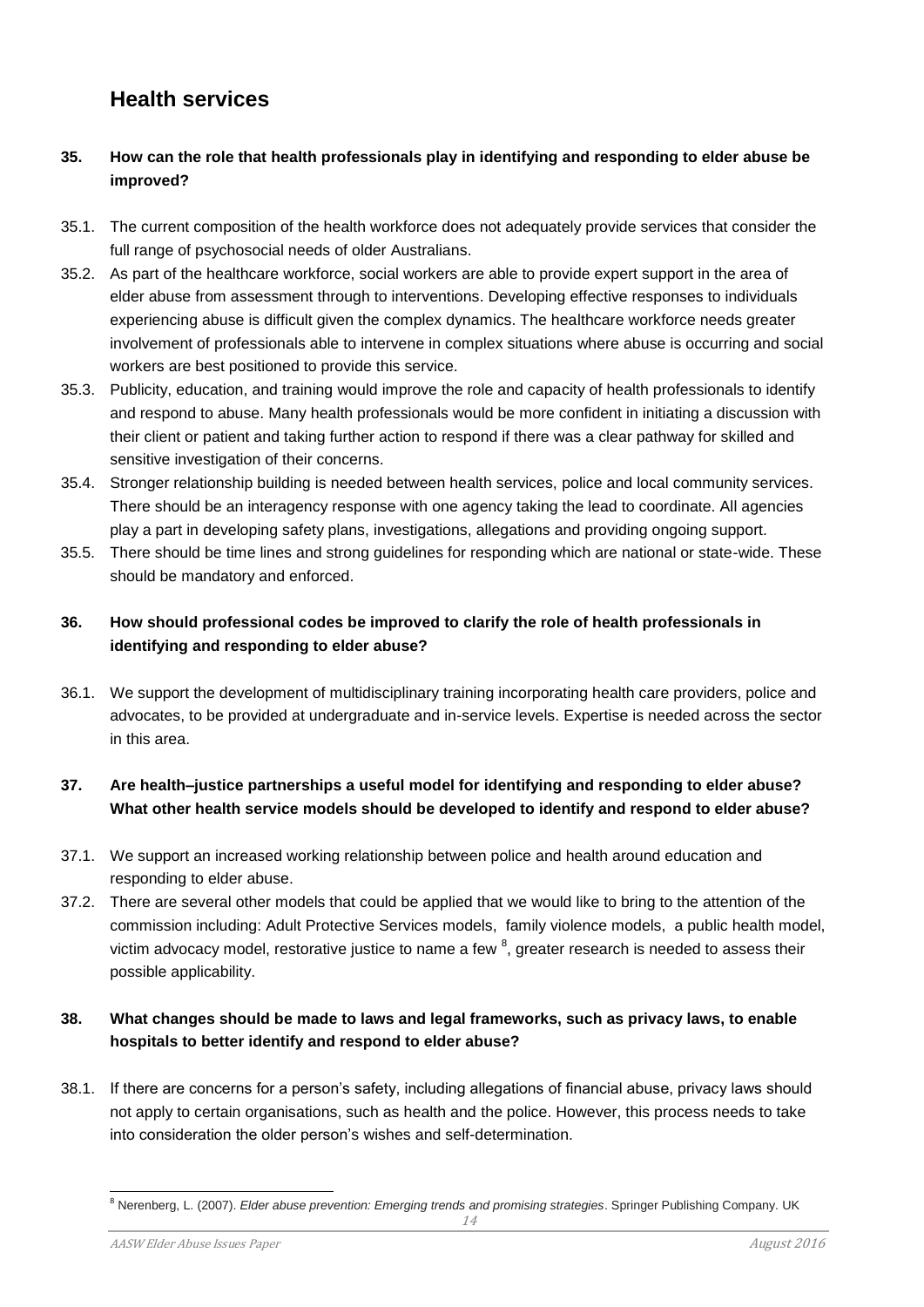#### **39. Should civil and administrative tribunals have greater jurisdiction to hear and determine matters related to elder abuse?**

- 39.1. Yes, but these tribunals are already at capacity and need increased resources. Furthermore, they are in need of improved training of staff and appropriate supportive legislation.
- 39.2. The Guardianship Tribunal provides a key role in assisting to protect older people from abuse. They should be funded accordingly to minimise length of stay for individuals waiting for hearings. At this stage people can wait for months for a guardianship hearing and guardian to be appointed.

#### **40. How can the physical design and procedural requirements of courts and tribunals be improved to provide better access to forums to respond to elder abuse?**

40.1. There are a number of strategies that can be implemented including: allocated supports, provision of effective hearing devices, breaks for longer sessions, use of remote participation technology where appropriate, separating the alleged perpetrator from the older person where appropriate, or coming in on different days.

#### **41. What alternative dispute resolution mechanisms are available to respond to elder abuse? How should they be improved? Is there a need for additional services, and where should they be located?**

41.1. South Australia has an excellent alternative dispute resolution program within the Office of the Public Advocate that could be expanded.<sup>9</sup> There similar programs across other states, including NSW that can be reviewed for their applicability at a national level.

# **Criminal law**

#### **42. In what ways should criminal laws be improved to respond to elder abuse? For example, should there be offences specifically concerning elder abuse?**

- 42.1. There needs to be a comprehensive review of all the different laws that elder abuse may come under, especially the strengthening of laws were third parties, such as banks, are involved in the abuse.
- 42.2. In 2014 a SA Office for the Ageing working group (Safeguarding Steering Committee, Legislative Response Working Group) undertook a basic audit of key pieces of legislation identifying potential for further review,<sup>10</sup> improvement, and making recommendations for future reform. A more comprehensive review of key legislation is required.
- 42.3. Implementation of the law is a problem because elder abuse complaints get lost in the mainstream, the onus of proof is too hard and the task is often too onerous for an older victim of crime. Ageist attitudes diminishing the impacts of abuse often mean that legal action is not considered in situations of alleged elder abuse.

l <sup>9</sup> [http://www.opa.sa.gov.au/what\\_we\\_do/dispute\\_resolution\\_service](http://www.opa.sa.gov.au/what_we_do/dispute_resolution_service)

<sup>10</sup>[http://www.sahealth.sa.gov.au/wps/wcm/connect/public+content/sa+health+internet/about+us/department+of+health/office+for+t](http://www.sahealth.sa.gov.au/wps/wcm/connect/public+content/sa+health+internet/about+us/department+of+health/office+for+the+ageing) [he+ageing](http://www.sahealth.sa.gov.au/wps/wcm/connect/public+content/sa+health+internet/about+us/department+of+health/office+for+the+ageing)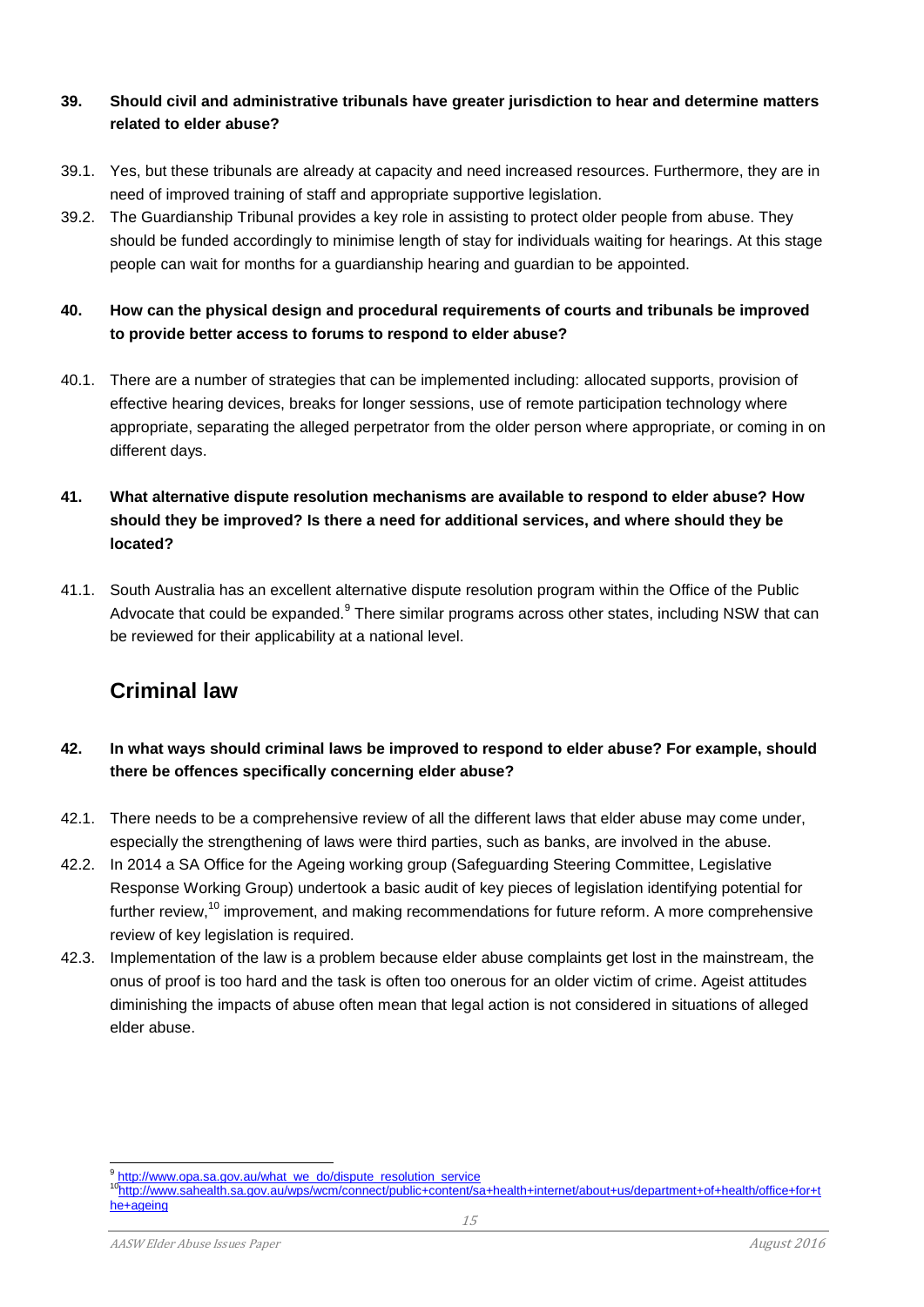#### **43. Do state and territory criminal laws regarding neglect offer an appropriate response to elder abuse? How might this response be improved?**

43.1. No comment

#### **44. Are protection orders being used to protect people from elder abuse? What changes should be made to make them a better safeguard against elder abuse?**

- 44.1. Our members report that issuing of protection orders in elder abuse situations is limited because of the complex family dynamics involved, and the lack of familiarity of police with the nature of elder abuse. Victims of elder abuse seem unlikely to consider applying for a protection orders as a remedy for the abuse.
- 44.2. From the experience of our members, Apprehended Violence Orders (AVO) that allow perpetrators to continue living in the home can sometimes not adequately protect the older person. Furthermore, they have reported instances when the police have been called to investigate suspected abuse but did not take out an AVO because the client had dementia, and therefore was not taken seriously. In those cases it is best practice if the person had an advocate such as a dementia support worker/case manager/social worker to support them when making the complaint to police.

#### **45. Who should be required to report suspected elder abuse, in what circumstances, and to whom?**

- 45.1. Any organisation working with older people (including aged care providers, health services, other community services, retail, corporate, etc.) should all have internal reporting protocols that allow escalation of suspected abuse of an older client, customer or service user to senior managers as required to provide advice, consultation and decision making about appropriate intervention.
- 45.2. Mandatory reporting of suspected abuse to an external authority is regarded as an infringement of the older person's rights and is not recommended, but we support the establishment of a body with legal authority to respond to reported abuse. Voluntary reporting to an authorised agency followed by mandated response is our preferred model, as described in the report *Closing the Gaps: Enhancing South Australia's Response to the Abuse of Vulnerable Older People.*<sup>11</sup>

#### **46. How should the police and prosecution responses to reports of elder abuse be improved? What are best practice police and prosecution responses to elder abuse?**

46.1. Police need to have a greater awareness of mental capacity and vulnerability issues. Formal partnerships between police and welfare/aged care services for investigation and response are effective, such as the Quebec model.<sup>12</sup>

#### **47. How should victims' services and court processes be improved to support victims of elder abuse?**

47.1. As identified previously, there are a number of ways services and processes can be improved including: greater allocated supports, improved training of court staff, provision of effective hearing devices, breaks for longer sessions, use of remote participation technology where appropriate, separating the alleged perpetrator from the older person where appropriate, or coming in on different days.

l <sup>11</sup> <http://www.agac.org.au/images/stories/closing-gaps-final-rep-prop-policy.pdf>

<sup>12</sup> <http://www.maltraitancedesaines.com/en/police-ipras>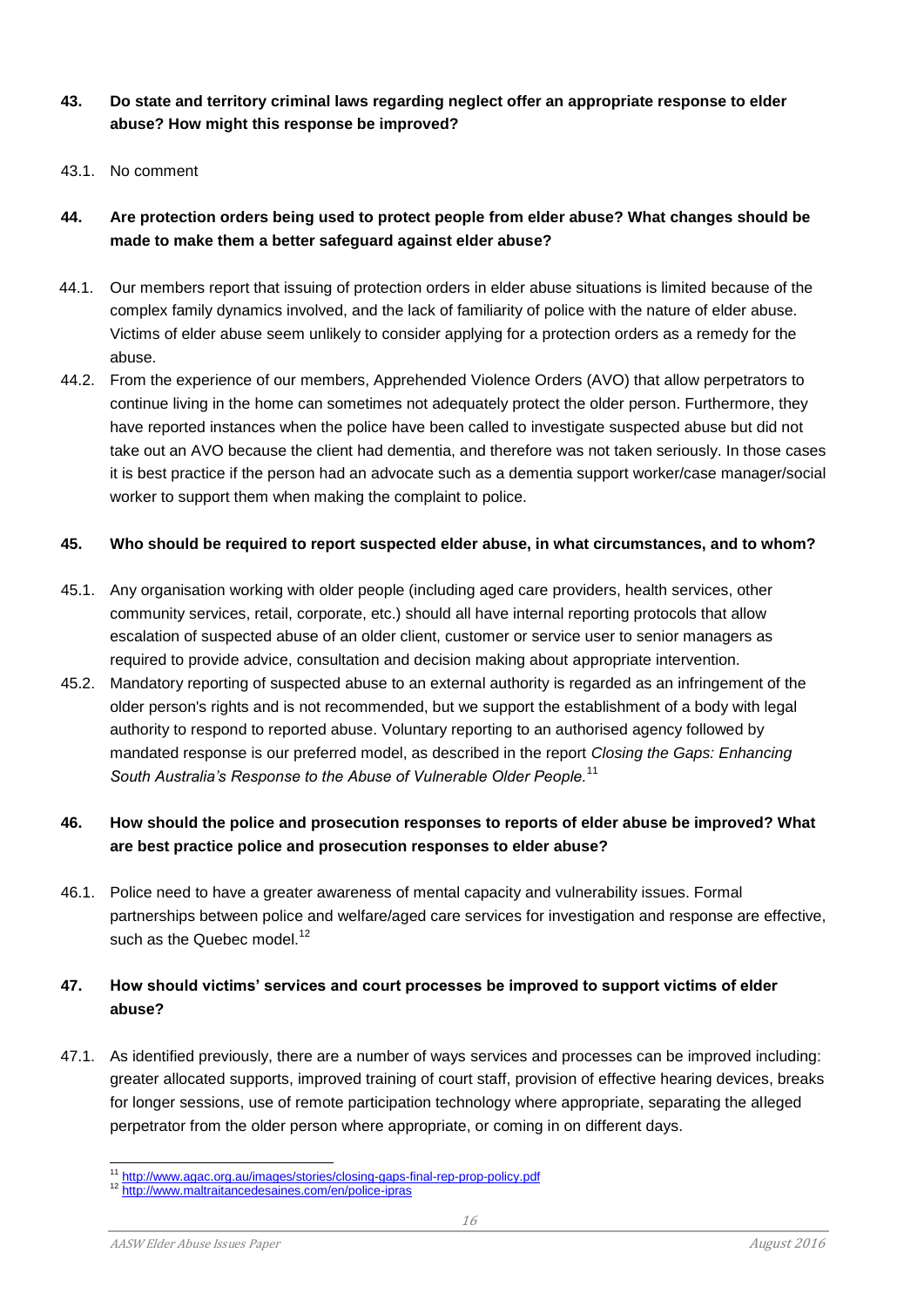#### **48. How should sentencing laws and practices relating to elder abuse be improved?**

48.1. We would support a restorative justice<sup>13</sup> approach, where the abused person wishes to maintain the relationship with the abusive person.

#### **49. What role might restorative justice processes play in responding to elder abuse?**

49.1. We support consideration of the Victorian Royal Commission into Family Violence findings regarding restorative justice processes.<sup>14</sup> Processes that are able to maintain and improve relationships and that emphasise offender accountability are to be recommended. However, it will not suit all situations of abuse, for example, paid care workers or those who have inflicted serious criminal damage.

#### **50. What role might civil penalties play in responding to elder abuse?**

50.1. No comment

#### **Conclusion**

The AASW welcomes the opportunity to make a submission into this inquiry. We look forward to continuing to work with the government towards improving the health and wellbeing of older Australians.

Submitted for and on behalf of the Australian Association of Social Workers Ltd

l <sup>13</sup> <http://www.ncbi.nlm.nih.gov/pubmed/21462047>

<sup>&</sup>lt;sup>14</sup> <http://www.rcfv.com.au/>